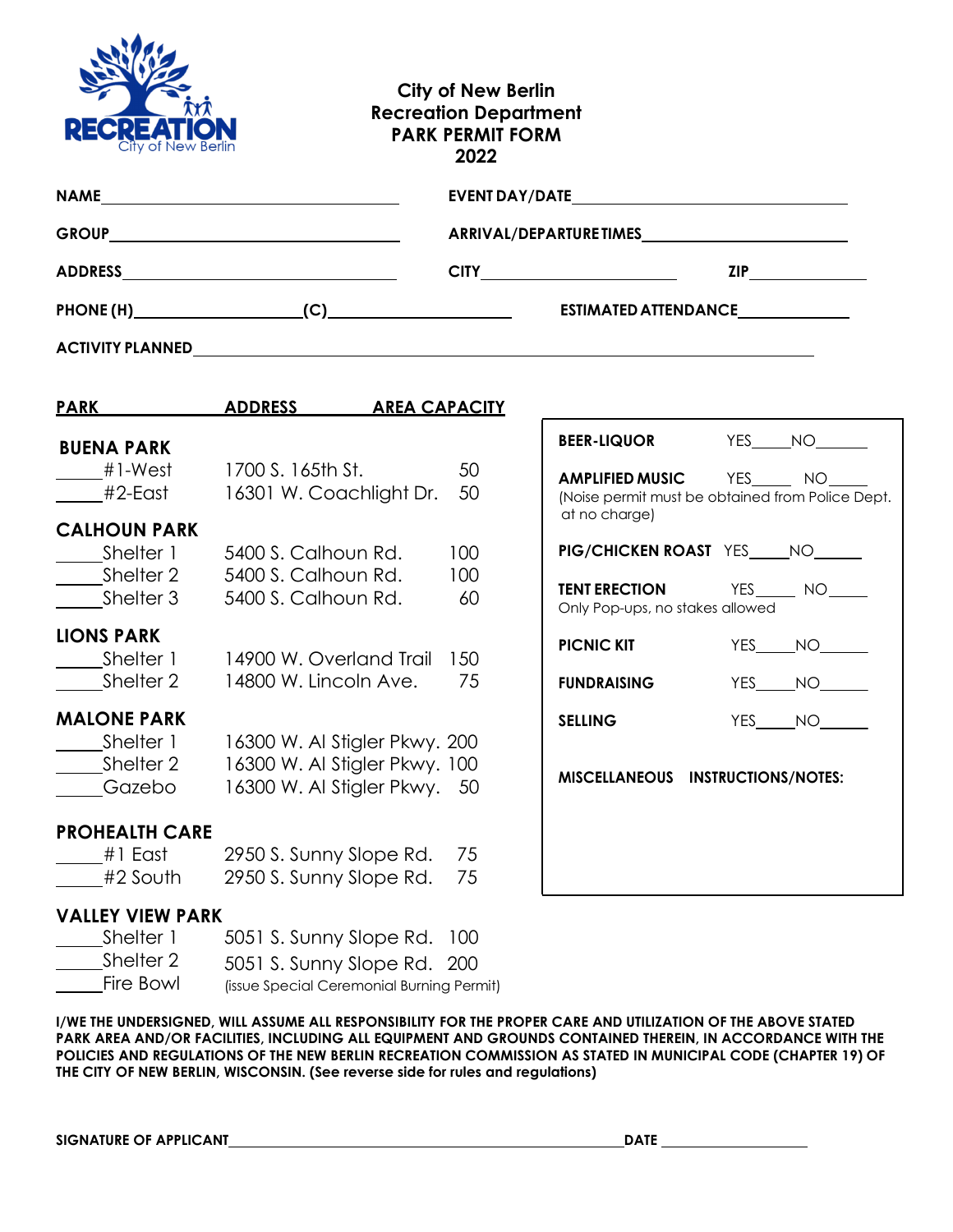

# **Picnic Rate Schedule**

## **1st Tier – Malone Site #1 (Holds 200, Seats 100) \$50 Key Deposit for kitchen**

| Group Size'      | <b>Resident Fee</b> | <b>Non-Resident Fee</b> |
|------------------|---------------------|-------------------------|
| $0 - 75$         | \$125               | \$170                   |
| $76 - 150$       | \$155               | \$210                   |
| $151 - 200$      | \$220               | \$295                   |
| $*201$ & Up $**$ |                     | \$525                   |

\*\***Fees for groups of 201-350 include reservations for Malone #1 & #2 in addition to the Malone Park Gazebo\*\*** 

**\*\*Portable Restroom Package (groups over 300 people) will include a \$246 mandatory fee\*\***

**2nd Tier – ProHealth Care #1 & #2 (Each Side Holds 75, Seats 65. Both Sides Hold 150, Seats 130)**

| <b>Group Size</b> | <b>Resident</b><br>Fee: | <b>Resident</b><br><b>Both Sides</b> | Non-Resident Non-Resident<br><b>ree</b> | <b>Both Sides</b> |
|-------------------|-------------------------|--------------------------------------|-----------------------------------------|-------------------|
| $0 - 75$          | \$115                   | \$165                                | \$155                                   | \$225             |

## **3rd Tier**

**Calhoun #1 (Holds 100, Seats 75) Calhoun #2 (Holds 100, Seats 60) Calhoun #2 is over bridge (no vehicle access) Calhoun #3 (Holds 60, Seats 45) \$50 Key Deposit for Calhoun 3 (enclosed shelter requires key) Lions #1 (Holds 150, Seats 50) Lions #2 (Holds 75, Seats 40) Malone #2 (Holds 100, Seats 35) Malone Gazebo (Holds 50, Seats 35) Valley View #1 (Holds 100, Seats 85) Valley View #2 (Holds 200, Seats 70)**

| <b>Group Size</b> | <b>Resident Fee</b> | Non-Resident<br>Fee |
|-------------------|---------------------|---------------------|
| $0 - 75$          | \$105               | \$140               |
| $76 - 150$        | \$135               | \$180               |
| $151 - 200$       | \$175               |                     |

\*For groups of 201-350, please refer to 1st Tier Malone Park pricing above.

**4th Tier Buena #1-West (Holds 50, Seats 24) 1700 S 165th St. Buena #2-East (Holds 50, Seats 24) 16301 W Coachlight Dr.**

|          | <b>Group Size Resident Fee</b> | <b>Non-Resident</b><br>Fee |  |
|----------|--------------------------------|----------------------------|--|
| $0 - 75$ | \$65                           | ዌዓበ                        |  |

\*Buena Park sites do not have electricity.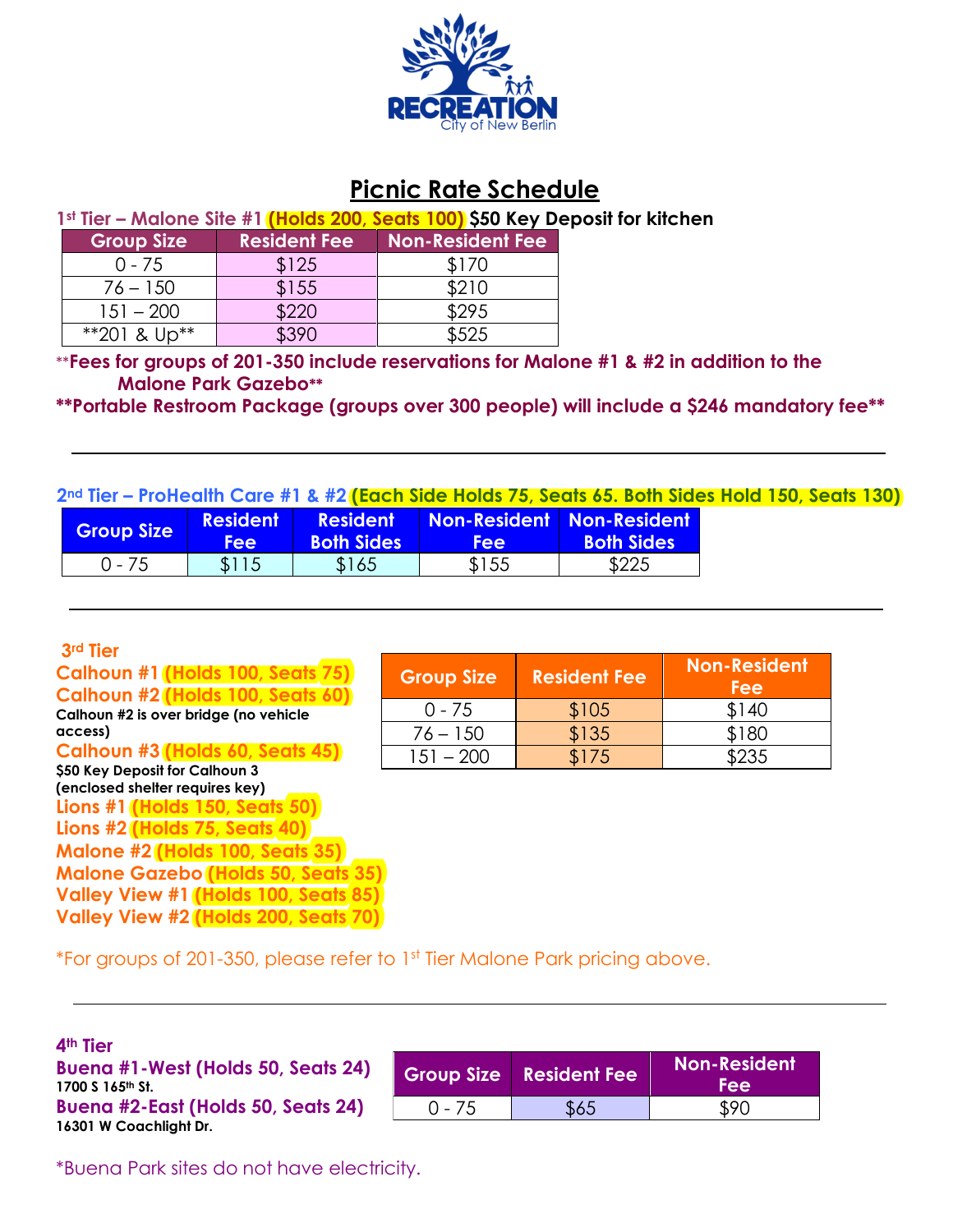# **PICNIC RENTAL POLICY**

#### **YOUTH/CHURCH/SENIOR GROUPS**

If non-profit City of New Berlin based organizations such as; youth groups, churches, schools, or senior citizen groups with a non-profit tax ID number wish to reserve a site for events that do not qualify as a "Special Event," there is no charge. However, a Rental Fee Waiver/Discount Request Form must be completed.

#### **SERVICES & DEMONSTRATIONS**

All events are subject to municipal code 184-7.

#### **CANCELLATION POLICIES**

Full refunds will be granted up **to 60 days prior** to the reservation. Cancellations made **less than 60 days but more than 7 days prior** to a picnic will receive a refund in the amount of 50% of the picnic rental fee. No refund will be granted for cancellations **made 7 days or less prior** to the scheduled picnic or because of inclement weather. Picnics may be rescheduled in the same season depending on shelter availability at no additional cost. Rescheduled picnics follow the regular cancellation policy.

#### **SHELTER CAPACITIES**

Each picnic area has both a "hold" and "seating" capacity. The hold capacity represents the total capacity of the shelter and its surrounding area. The seating capacity represents only the capacity of the picnic tables currently underneath the shelter. If your event attendance is greater than the seating capacity, depending on schedule and weather allowance, the Parks, Buildings and Grounds Department will make their best effort to deliver additional picnic tables to the shelter for your event.

#### **BEER-LIQUOR & NOISE PERMIT FEES**

Beer/Liquor is allowed in designated picnic areas with completed picnic permit. If the use of public address systems or live amplified music will be associated with the picnic, a Noise Permit must be obtained from the New Berlin Police Department. There is no fee for the Noise Permit. Please be considerate of the park neighbors and keep the noise down.

#### **PIG/CHICKEN ROASTS PROCEDURE**

1) The roasting unit must be elevated and completely self-contained. 2) No heated parts of the roasting unit or coals may touch the asphalt, grass, cement or any other material deemed part of the park. 3) Disposal of carcass, bones, etc. must be removed from the park. Failure to comply will cause the department to invoice the responsible party a disposal fee equal to the cost incurred.

#### **PAYMENT PROCEDURE**

Picnic shelter reservations must be paid for in full at the time of booking. Requests for picnic shelter reservations for the current year by **New Berlin Residents** are accepted **starting the second Monday in January** at 9:00am. **Non-residents** may reserve a site **starting on the first Monday in March**. Fees for non-residents will be 35% more than for residents. The New Berlin Recreation Department cannot "hold" a picnic shelter for an event while awaiting final payment and reservation. Picnic shelters are reserved on a first-come, first-served basis.

#### **NO RESERVATIONS ACCEPTED**

City of New Berlin events take first priority for picnic shelter reservations, followed by New Berlin youth sports organizations. For a full list of unavailable dates for private rentals, please view the "Dates Unavailable for Rentals" list in this packet. Commercial soliciation and transactions of any kind are prohibited in City parks.

#### **BASEBALL DIAMOND/TENNIS COURT FEES ASSOCIATED WITH PICNICS**

Sports fields and tennis courts are strictly on a first-come, first-served basis if they are not prepped for games.

#### **TENTS**

Tents and other structures may not be erected without a permit from the city. No stakes, regardless of their size, shall be used to secure the tents in to the ground.

**INFLATABLES -** Inflatables (Bounce Houses) are not allowed due to insurance liability.

#### **PICNIC KITS**

Picnic kits containing a Softball/Bat/Bases, Volleyball/Net, Football, Basketball, and Frisbee are available for a **\$15.00 fee**. The fee is paid at the time the picnic permit is issued. Kits are to be picked up at the Recreation Dept**. by 4:00 PM** on **Thursday or Friday** prior to the weekend picnic. Kits must be returned to the Recreation Dept. on **Monday following** the weekend picnic **by 4:00 PM**. There are no refunds for Kits not picked up. (Enter the employee parking lot behind City Hall and ring the Recreation doorbell).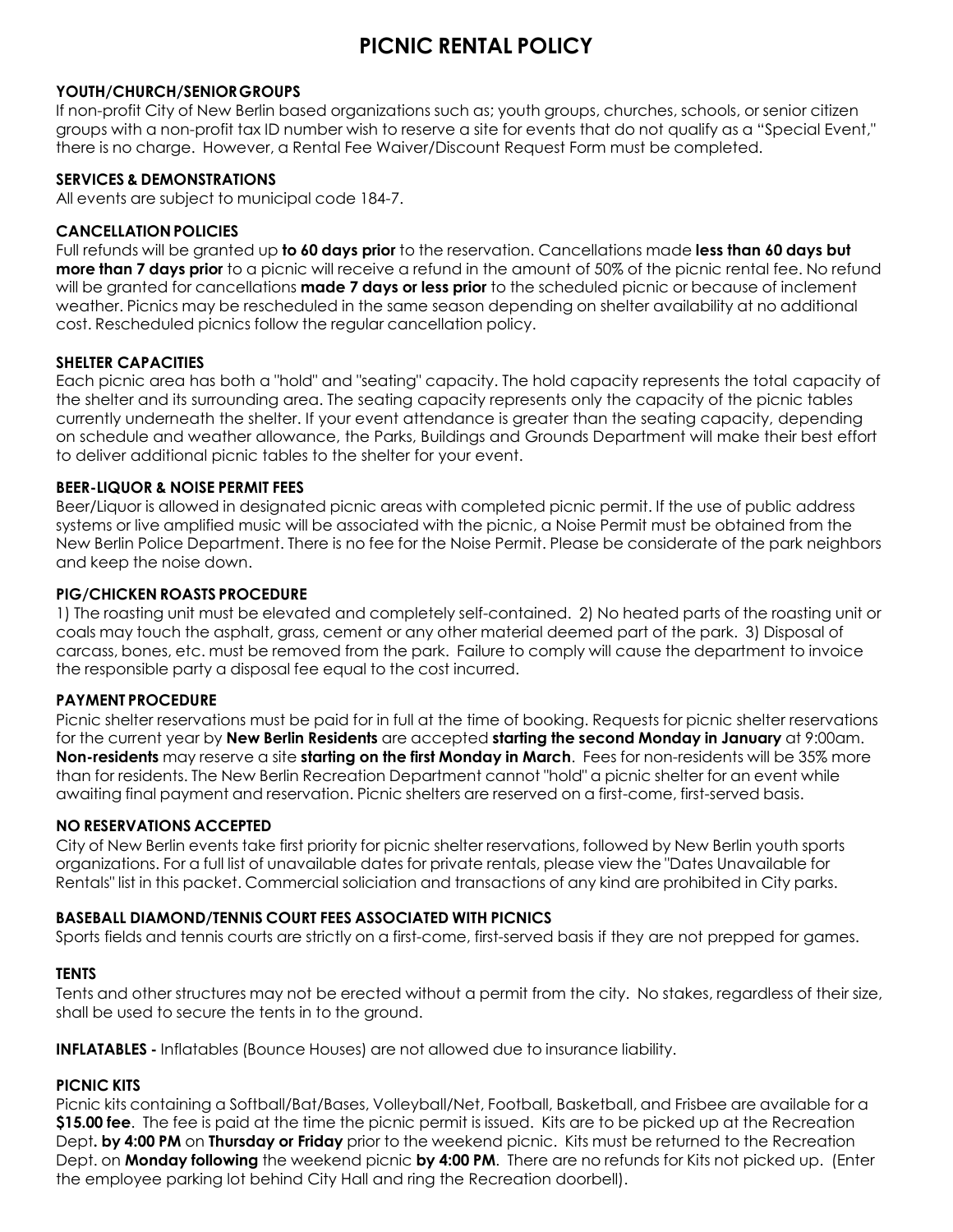#### **CERTIFICATE OF INSURANCE**

Groups may be required to submit a certificate of general liability insurance coverage depending upon the nature of the activity. Additional insurance coverage is required in the following amount: General Liability Limits - \$1,000,000 each occurrence/\$2,000,000 aggregate includes contractual and personal liability injury. This policy must also name the City of New Berlin as "additional insured". This policy must be submitted to the Recreation Department **2 weeks prior to event**.

#### **DAMAGES/ADDITIONAL EXPENSES**

The permit holder will be invoiced for damage to park property, excessive cleanup costs, or for significantly underestimating attendance.

### **PICNIC AREA RULES AND REGULATIONS**

#### **If you experience any problems during your picnic, please call the Weekend Park Cell Phone: (262) 527-4843 or the New Berlin Police Dept. at (262) 782-6640 New Berlin Recreation Department Phone (262-797-2443); E-Mail – recreation@newberlin.org; Website - www.newberlin.org**

- 1. New Berlin public park areas are available for public picnic usage from sunrise to dusk, unless as otherwise posted.
- 2. Group permits are granted for the exclusive use of a picnic area and shelter only. Individuals or families not disturbing or interfering with the scheduled reserved group activities including use of other park facilities and equipment are also allowed to utilize public park areas.
- 3. Drinking and dispensing of alcoholic beverages is permitted only in designated picnic areas. Groups or individuals wishing to sell beer or liquor may do so only with the required permits, including proper City Permit license. (Please see the attached "**Alcoholic Beverages at City Owned Facilities/Shelters-Guidelines**")
- 4. **No glass beverage containers shall be permitted in any park or parkway at any time.**
- 5. All litter, including paper, garbage, cans, or any other trash, shall be deposited in the waste receptacles provided, **except carcass/remains of pig roast which must be removed by permit holder.**
- 6. Use of loud speakers or other amplifying equipment is not permitted unless specifically requested and noted on the park permit, and conducted in accordance with local ordinance as administered by the New Berlin Police Department. Noise permit must be obtained from the New Berlin Police Department.
- 7. No person or group shall erect any structure, temporary or permanent, unless approved and noted on the park permit. Signs and decorations are permitted but must be removed, along with fasteners. No stakes, regardless of their size, shall be used to secure the tents/structures in to the ground. **INFLATABLES (BOUNCE HOUSES) ARE NOT PERMITTED DUE TO INSURANCE LIABILITY.**
- 8. No person or group shall make or kindle any fire for any purpose except in the cooking grills provided, unless specifically requested, approved, and noted on the park permit. The use of private charcoal burners in picnic areas is permitted providing turf and other vegetation are not damaged. Unburned coals and ash shall be disposed of in such a manner as to prevent littering, fire or damage, to any park property.
- 9. No horses are permitted in public park areas.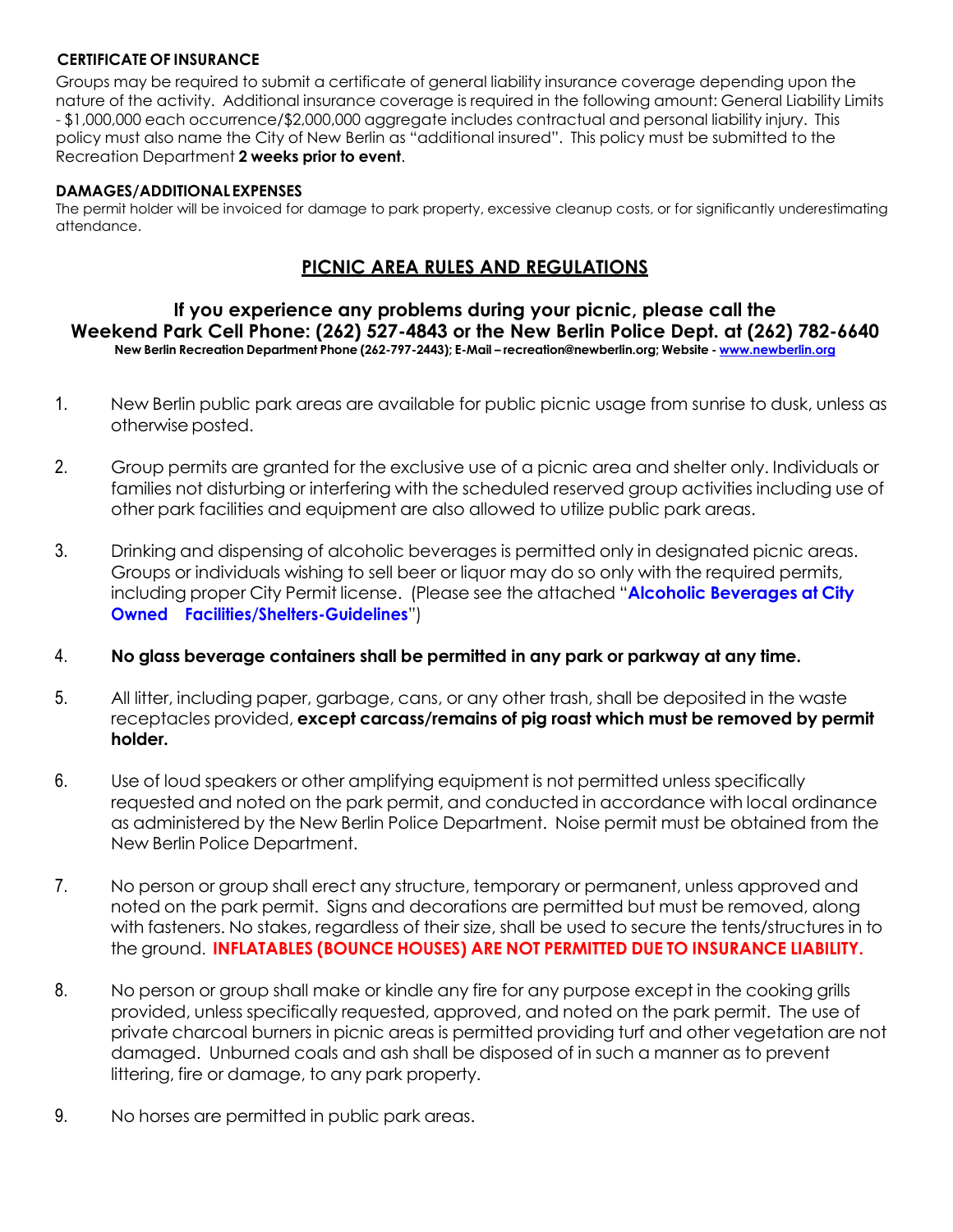- 10. No person shall cause damage to any tree, flower, shrub, building, fence, table, benches, turf and other equipment, signs, animal habitat, or park structure.
- 11. No person shall drive any motorized vehicle upon any part of the parkways except the proper drives and parking areas. Vehicles may park only in designated parking areas or along appropriate roadways unless posted otherwise.
- 12. Picnic kits containing softball, bat, bases, volleyball and net, frisbee, footb[all, and basketba](http://www.newberlin.org/)ll are available upon request from the Recreation Department (\$15 fee). Kits must be picked up from the Recreation Department during normal business hours

Penalties for violation of the above rules are described in Municipal Code Chapter 19. The Parks, Buildings & Grounds Commission may also impose additional rules, penalties, suspensions, etc., in order to properly manage the New Berlin Parks and assure the greatest comfort, safety, convenience and public welfare of the citizens of New Berlin. Any observation of negligence or vandalism by any individual utilizing the park areas and facilities should be reported immediately to the New Berlin Police Department.

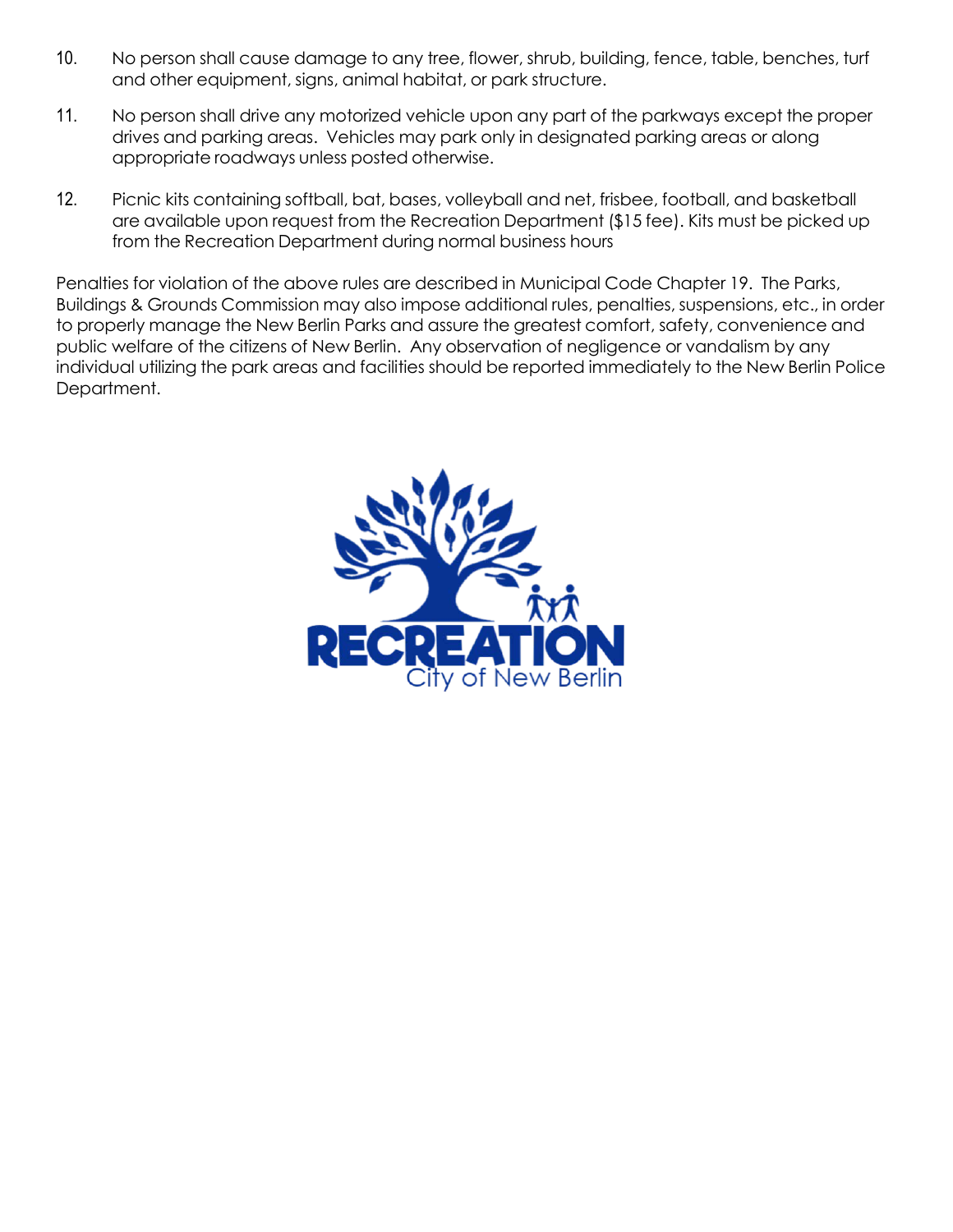# **ELECTRICITY**

Electricity is available at all shelters with the exception of the Buena Park shelters. Caution is advised when using the electrical service. Circuit breakers can be overloaded by plugging in too many crock pots or Nesco's. It is the responsibility of the permit holder to avoid overloading and tripping the circuit breakers. Each outlet has 2 plug-in's.

| <b>ELECTRICAL SERVICE</b> |                                              |                                                  |                                    |
|---------------------------|----------------------------------------------|--------------------------------------------------|------------------------------------|
| <b>PARK</b>               | <b>SHELTER 1</b>                             | <b>SHELTER 2</b>                                 | <b>OTHER</b>                       |
| <b>BUENA</b>              | NO ELECTRIC                                  | NO ELECTRIC                                      |                                    |
| <b>CALHOUN</b>            | 20 AMPS - 4 OUTLETS<br>20 AMPS - ELECTRIC BX | 20 AMPS - 2 OUTLETS                              | 20 AMPS - 4 OUTLETS<br>(SHELTER 3) |
| <b>LIONS</b>              | 20 AMPS - 2 OUTLETS                          | 20 AMPS - 4 OUTLETS<br>20 AMPS - ELECTRIC BX     |                                    |
| <b>MALONE</b>             | 20 AMPS - 6 OUTLETS<br>20 AMPS - ELECTRIC BX | 20 AMPS - 1 OUTLET                               | 20 AMPS - 2 OUTLETS<br>(GAZEBO)    |
| <b>PROHEALTH CARE</b>     | 20 AMPS - 4 OUTLETS                          | 20 AMPS - 4 OUTLETS                              |                                    |
| <b>VALLEY VIEW</b>        | 20 AMPS - 4 OUTLETS<br>20 AMPS - ELECTRIC BX | $20$ AMPS $-$ 4 OUTLETS<br>20 AMPS - ELECTRIC BX |                                    |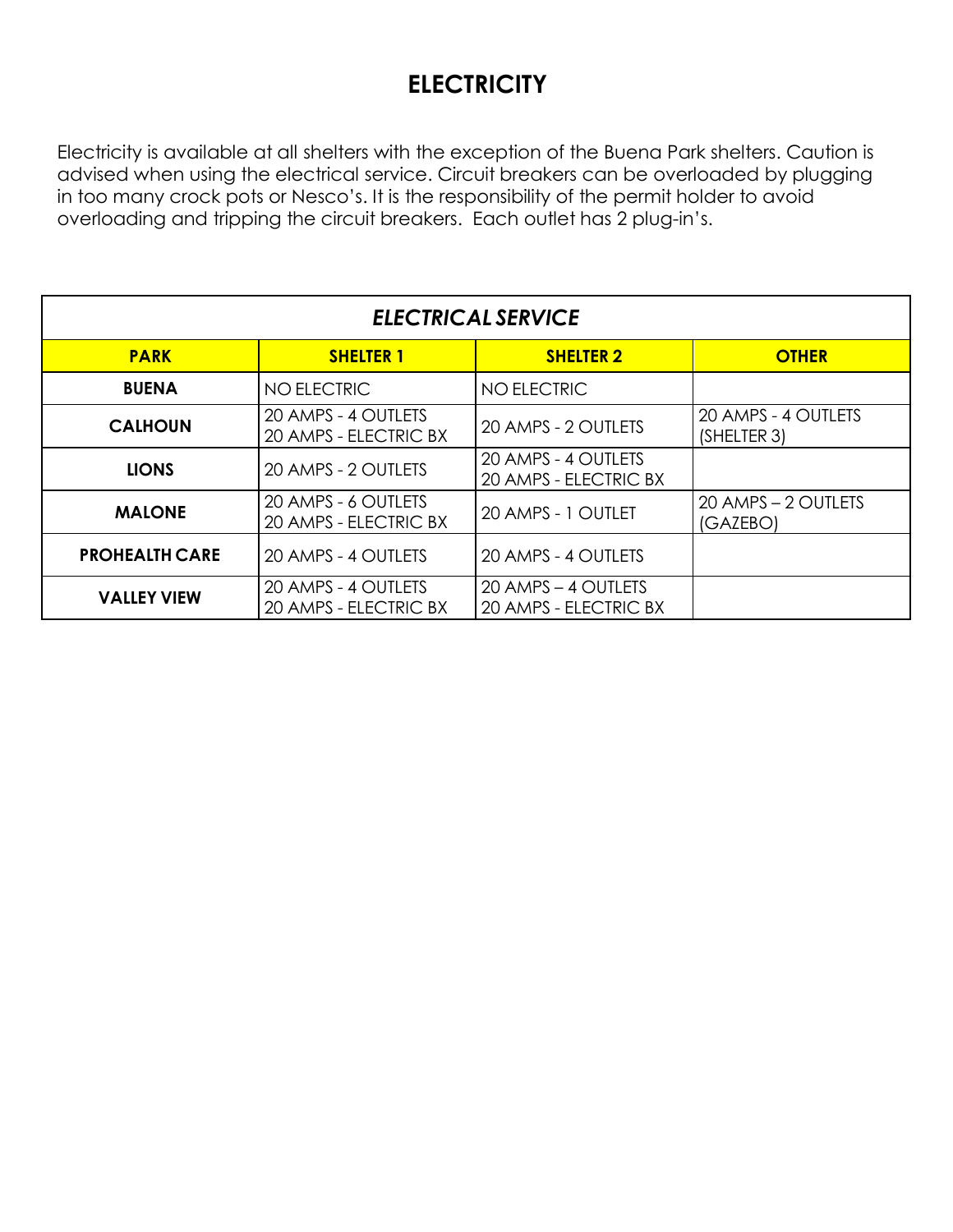# **Alcoholic Beverages at City Owned Facilities/Shelters – Guidelines**

## **Private Functions**

- Alcoholic Beverages may be served as long as there is NO direct or indirect charge (monetary, tickets, etc.) for the alcoholic beverages.
- The event must be Private and closed to the general public and attendance must be via personal invitation
- If *Caterer* hired, all monetary charges for services involving alcohol must take place at the caterer's licensed premise (a copy of the caterers license should be provided for the city's files to ensure the caterer holds the correct license).
- Alcohol must be served by an adult at least age 18 and older. A caterer may supply personnel to dispense alcohol beverages at catered functions.
- All applicable state statutes & city ordinances that pertain to alcoholic beverages must be followed.
- State law prohibits serving alcohol to persons under 21 years of age or to anyone who is or appears to be under the influence of alcohol to a reasonable person.
- No alcohol may be served if the event is designated as a "Youth" event (majority of the participants are under the age of 21).
- Serving of alcohol must end at least 30 minutes prior to scheduled departure time.
- No person shall possess (or dispense) beverages in glass containers.

## **Non-Profit Organizations/Fundraisers**

- A non-profit hosting a fundraiser while serving alcoholic beverages is required to apply for either a temporary Class "B" (picnic) beer license or a temporary "Class B" (picnic) wine license. If a non-profit is selling both beer and wine, they must apply for both licenses. The "Class B" wine license can only be applied for twice by the same organization within a 12 month period, however there is no limit for the Class "B" beer license.
- All licenses must be applied for with the City Clerk/Human Resources Community Relations Department. The "Class B" wine license can only be applied for twice by the same organization within a 12 month period, however there is no limit for the Class "B" beer license.
- Alcohol must be served by an individual possessing a full operator's license with the city or that has applied and been approved for a temporary operator's license for the specific event. The operator's license application can be obtained from the City Clerk/Human Resources Community Relations Department and must be applied for up to 7 days before the scheduled event.
- All applicable state statutes & city ordinances that pertain to alcoholic beverages must be followed.
- State law prohibits service of alcohol to persons under 21 years of age or to anyone who is or appears to be under the influence of alcohol to a reasonable person.
- No alcohol may be served if the event is designated as a "Youth" event (majority of the participants are under the age of 21).
- Serving of alcohol must end at least 30 minutes prior to scheduled departure time.
- No person shall possess (or dispense) beverages in glass containers.